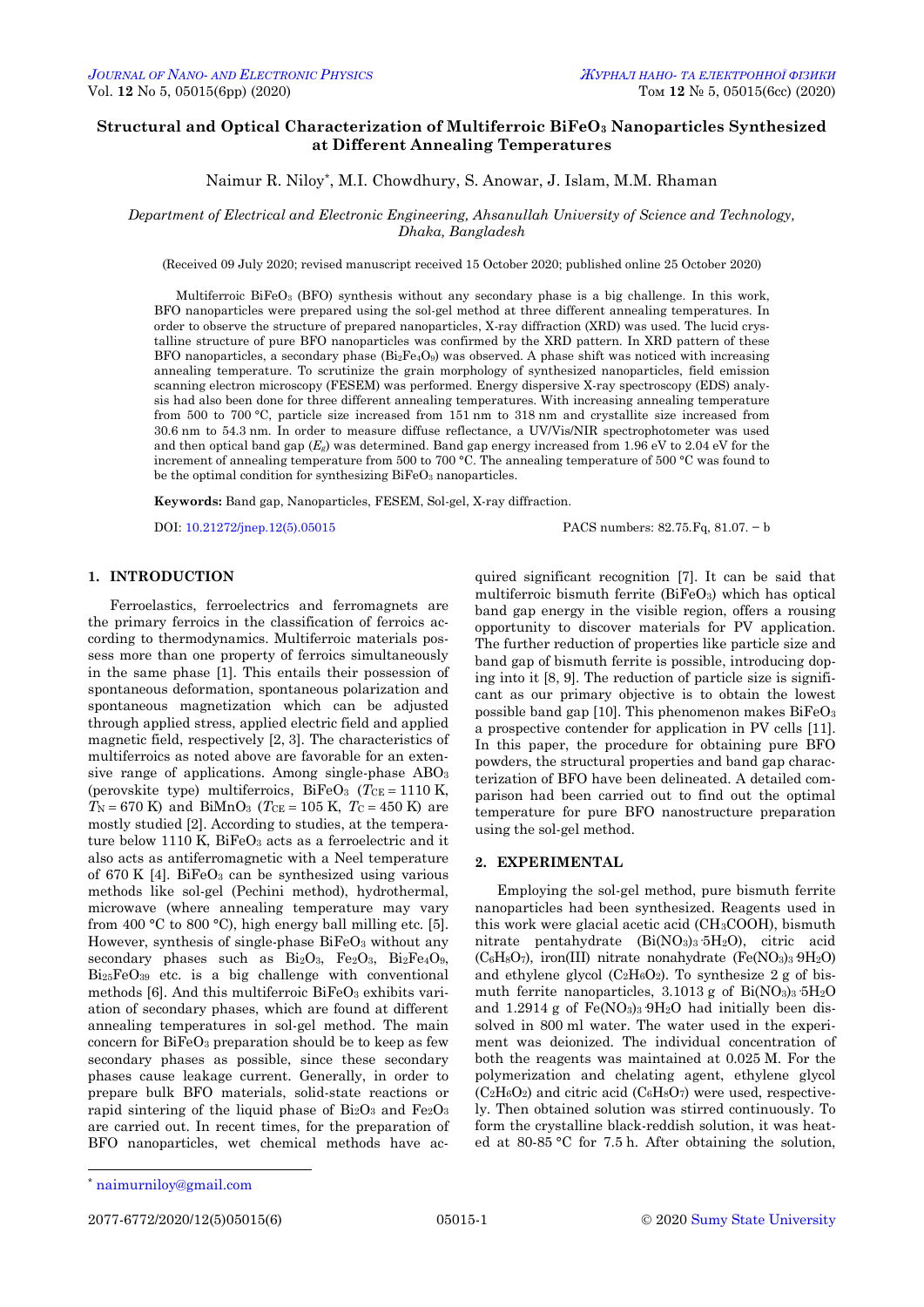ethylene glycol was added to it. In order to initiate the polymerization reaction, the resultant solution was heated at 90-95 °C and after 3-4 min a gel was developed with robust boiling and smoking. To obtain the xerogel, the gel was dried in a drying oven at 100 °C for 20-24 h. When the drying was done, the obtained xerogel was grinded into small pieces. Then these powders were annealed at 500, 600 and 700 °C separately. Those had been annealed for 2-2.5 h in a high-temperature furnace to obtain BFO nanoparticles. The heating rate was maintained at 3-3.5 °C/min. The annealed samples were then crushed again in order to finally get the 2 g of desired nanoparticles for characterization.

## **3. RESULTS AND DISCUSSION**

## **3.1 X-ray Diffraction (XRD)**

The characterization of nanoparticles was done by X-ray diffraction (XRD) (Empyrean, Malvern Panalytical) at around 25 °C. For XRD, scanning limit had been kept from 10° to 70°. The X-ray beams diffracted on the nanoparticle samples were of high-intensity. The XRD patterns for BFO nanoparticles at 500, 600 and 700 °C were obtained after washing with CH3COOH [12, 13] as can be seen in Fig. 1a. To support the formation of BiFeO<sup>3</sup> nanoparticles, the powder samples were heated at 500 °C to 700 °C for 2 h. Generally, nitric acid (HNO3) was used to eliminate the secondary phase (Bi2Fe4O9) which was composed during the preparation of BiFeO<sup>3</sup> nanopowders. Small trails of the secondary phase (Bi2Fe4O9) were found at 27°, similar secondary phase was also found in other work [14]. This secondary phase was shown in the XRD patterns. The HNO<sup>3</sup> could dissolve the secondary phase of BiFeO3. So, glacial acetic acid (CH3COOH) was used for washing. The crystalline nanoparticles from the synthesized samples were clearly confirmed by XRD patterns. The secondary phase  $(Bi<sub>2</sub>Fe<sub>4</sub>O<sub>9</sub>)$  in  $BiFeO<sub>3</sub>$  is a major disquiet. BFO containing particles  $Bi^{3+}$  and/or  $Fe^{3+}$  participates in creating this type of secondary phase which also consists of Bi3+ and/or Fe3+ ions. For the formation of secondary phase, off-stoichiometric and metastable nature of  $BiFeO<sub>3</sub>$  is considered to be the primary cause. Considering the application point of view, secondary phase increases leakage current and decreases ferroelectric property. So, this secondary phase must be as minimum as possible. From Fig. 1a, it can be said that BFO nanoparticles at 500 °C have less secondary phase than at 600 °C and 700 °C. Using (012), (104) and (110) reflection planes, crystallite size (*D*) was calculated from the Scherrer equation:

$$
D = \frac{\lambda k}{\beta \cos \theta}.
$$
 (1)

Here,  $\beta$  represents the full width at half maximum (FWHM), *k* has the value of 0.9 which is a dimensionless constant,  $\theta$  is the Bragg angle and  $\lambda$  represents the X-ray wavelength  $(\sim 1.542 \text{ Å})$ . The magnified (012) diffraction peak in Fig. 1b shows that when annealing temperature increases, the FWHM decreases. With the decrease in the FWHM, crystallite size increases.



**Fig.**  $1 - (a)$  XRD patterns of BiFeO<sub>3</sub> nanoparticles after washing with CH3COOH; (b) enlarged XRD patterns of (012) peak; (c) enlarged XRD patterns of (104) and (110) peaks

It has also been observed from the magnified (012) diffraction peak that with increasing temperature, the primary phase  $(012)$  of BiFeO<sub>3</sub> becomes stronger. A shift in the peak (012) position had also been noticed. The peak at about  $2\theta = 22.25^{\circ}$  shifts from left to right with the increment of annealing temperature. From magnified (104) and (110) diffraction peaks in Fig. 1c, it is observable that two peaks become strong and wellshaped with increasing annealing temperature.

## **3.2 Field Emission Scanning Electron Microscopy (FESEM)**

In Fig. 2, micrographs of BFO powder annealed at 500, 600 and 700 °C for 2-2.5 h are shown. FESEM (JSM-7600F) had been done to characterize the obtained nanoparticles at different annealing temperatures. It had been observed that with increasing annealing temperature, particle size increased. In this mechanism, attainment of a uniform particle size distribution is quite difficult.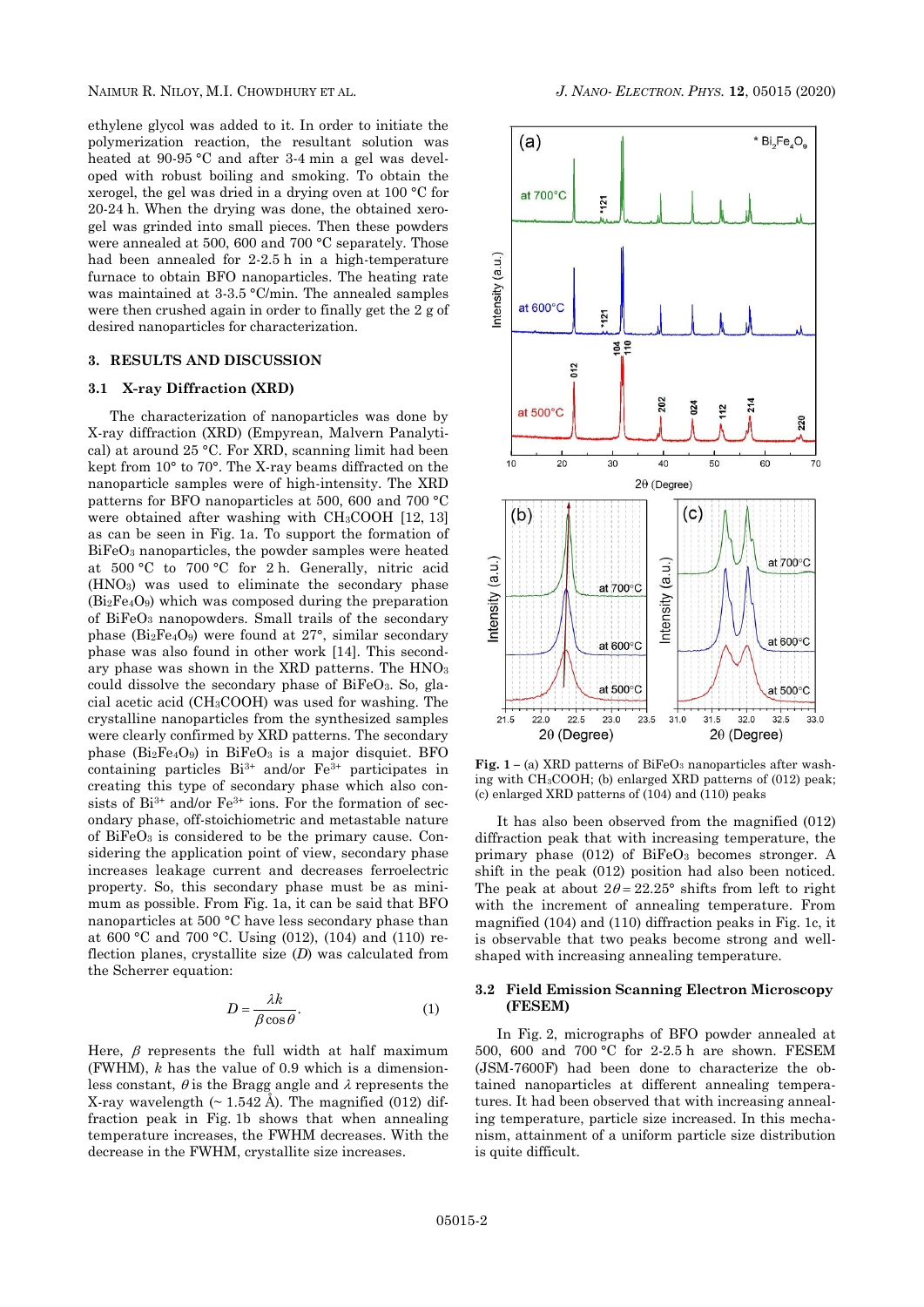STRUCTURAL AND OPTICAL CHARACTERIZATION OF … *J. NANO- ELECTRON. PHYS.* **[12](#page-0-2)**, [05015](#page-0-2) [\(2020\)](#page-0-2)



**Fig. 2 –** FESEM micrograph images and particle size distribution histograms of BFO nanoparticles at (a) 500 °C, (b) 600 °C, (c) 700 °C

The Energy Dispersive X-ray Spectroscopy (EDS) is a chemical analysis technique used jointly with FESEM. The EDS analysis is used to determine the homogeneity and the elemental distribution of synthesized nanocomposite. In Table 1, weight and atomic ratio of BFO has been shown. In Fig. 3, it has been observed from the EDX spectrum that bismuth ferrite nanoparticles prepared at 500 °C have the highest amount of oxygen (O), nanoparticles annealed at 600 °C have the highest amount of bismuth (Bi) and nanoparticles annealed at 700 °C have the highest amount of iron (Fe) compared to nanoparticles prepared at two other temperatures.



**Fig. 3 –** EDS analysis of BFO nanoparticles at: (a) 500 °C, (b) 600 °C, (c) 700°C

The sizes of the particles were calculated from the FESEM micrographs using ImageJ software. It was found that the crystallite size which was roughly calculated from XRD data was found to be smaller than particle size obtained from the FESEM micrographs. As the ratio of volume to surface area of the nanoparticles is lower, this leads to agglomeration and results in assembling several crystallites into a particle [15]. From Table 2, it is observable that with increasing annealing temperature from 500 °C to 700 °C, crystallite size increases from 30.6 nm to 54.3 nm and particle size increases from 151 nm to 318 nm.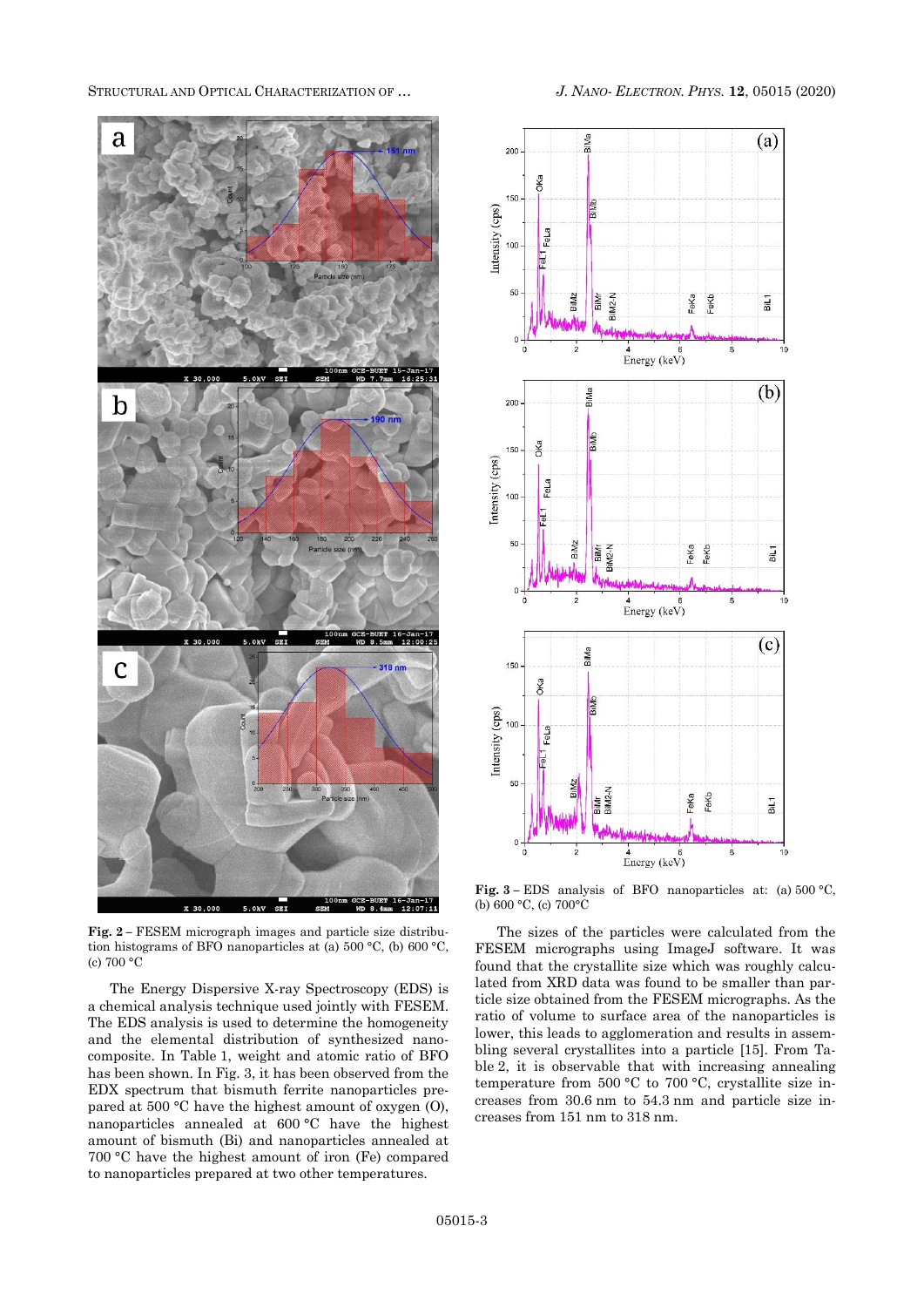**Table 1 –** EDS weight and atomic ratios of pure BFO nanoparticles which were annealed at 500, 600 and 700 °C

| BiFeO <sub>3</sub>        | Bismuth (Bi)  |            | Iron (Fe)     |            | Oxyeen(0)     |            |
|---------------------------|---------------|------------|---------------|------------|---------------|------------|
| composite                 | Weight $(\%)$ | Atomic (%) | Weight $(\%)$ | Atomic (%) | Weight $(\%)$ | Atomic (%) |
| <b>Prepared at 500 °C</b> | 72.30         | 25.18      | 15.77         | 20.56      | 11.93         | 54.26      |
| Prepared at $600 °C$      | 76.36         | 28.78      | 12.86         | 18.14      | 10.78         | 53.08      |
| <b>Prepared at 700 °C</b> | 62.73         | 21.65      | 27.87         | 35.99      | 9.40          | 42.36      |

It had been observed from Fig. 2 that the particle sizes obtained from the FESEM micrograph are consistent with the XRD results. This indicates that the nanoparticles are single crystalline. When nanoparticles are annealed up to 600 °C, the shape of the observed nanoparticles is almost rounded which is uniformly distributed. But cubic morphology was seen for the BFO samples annealed at 700 °C. Using VESTA software, the hexagonal unit cell of pure BFO nanoparticles was constructed from crystal information file (CIF). The unit cell structure of  $BiFeO<sub>3</sub>$  nanoparticles annealed at 600 °C had been shown in Fig. 4.



**Fig. 4 –** Unit cell representation of pure BFO nanoparticles annealed at 600 °C

# **3.3 Band Gap of BFO**

 $BiFeO<sub>3</sub>$  is very effective as an irradiator of visible light because its band gap energy is small. It is widely known that the photovoltaic absorption capability of BiFeO<sub>3</sub> is immediately interconnected to its structure of electrons. In order to calculate the band gap energy, photovoltaic absorption phenomenon is important [16]. With the help of the diffuse reflectance spectra, the optical band gap  $(E_g)$  of BFO nanoparticles was measured by a UV/Vis/NIR spectrophotometer (PerkinElmer Lambda 1050). To compute *E<sup>g</sup>* of all BFO, the Kubelka-Munk equation had been used. The diffuse reflectance values had been converted to the Kubelka-Munk function using this equation:

$$
F(R) = \frac{\left(1 - R\right)^2}{2R},\tag{2}
$$

where  $R$  represents the diffuse reflectance. Fig.  $5$  illustrates the  $[F(R)h\mathcal{V}]^2$  vs.  $h\mathcal{V}$  (energy, eV) plots for every BFO nanoparticle. The intersection of the tangent at  $[hv|F(R)]^2 = 0$  shows the band gap energy (eV) [17]. It

mostly plots the violet to red solar radiation which has wavelength range from 380 nm to 750 nm that can hit the substance with energy sufficient for removing electrons from infirm bonds. Those dislodged electrons produce electric current. The ultraviolet and infrared rays have wavelength range of 10-380 nm and 750- 1,000,000 nm respectively. These rays are absorbed as heat energy. The energy of light is calculated by  $E = hc/\lambda$ . Infrared rays do not have notable energy to displace the electrons because the energy of light (*E*) is inversely proportional to the wavelength  $(\lambda)$ . Thus, we only considered the range of wavelengths from 200 nm to 800 nm to capture the data. In Table 2, the values of *E<sup>g</sup>* for BFO nanoparticles annealed at 500, 600 and 700 °C are shown.



**Fig.**  $5 - [F(R)hv]^2$  vs. *hv* for BFO nanoparticles annealed at 500, 600 and 700 °C. Inset figure shows the dependence of band gap energy (eV) on particle size (nm)

$$
W \infty \frac{\cos \omega}{d_{\text{(Fe--O)}}^{\frac{3.5}{3.5}}}
$$
 (3)

The experimental formula shows that bandwidth (*W*) is dependent on the Fe–O–Fe bond angle and Fe–O bond length, where

$$
\omega = \frac{1}{2} \left\{ \pi - (\text{Fe} - \text{O} - \text{Fe}) \right\} \tag{4}
$$

and  $d_{\text{(Fe}-\text{O})}$  is the Fe–O bond length.  $E_g$  is connected with *W* as

$$
E_g = \Delta - W,\tag{5}
$$

where invariant charge transfer energy is represented by  $\Delta$  [18]. And, bond length of the Fe–O rhombohedral phase is greater than of orthorhombic phase [19]. With increasing temperature, Fe−O−Fe bond angle decreases and Fe–O average bond length increases [20]. Ac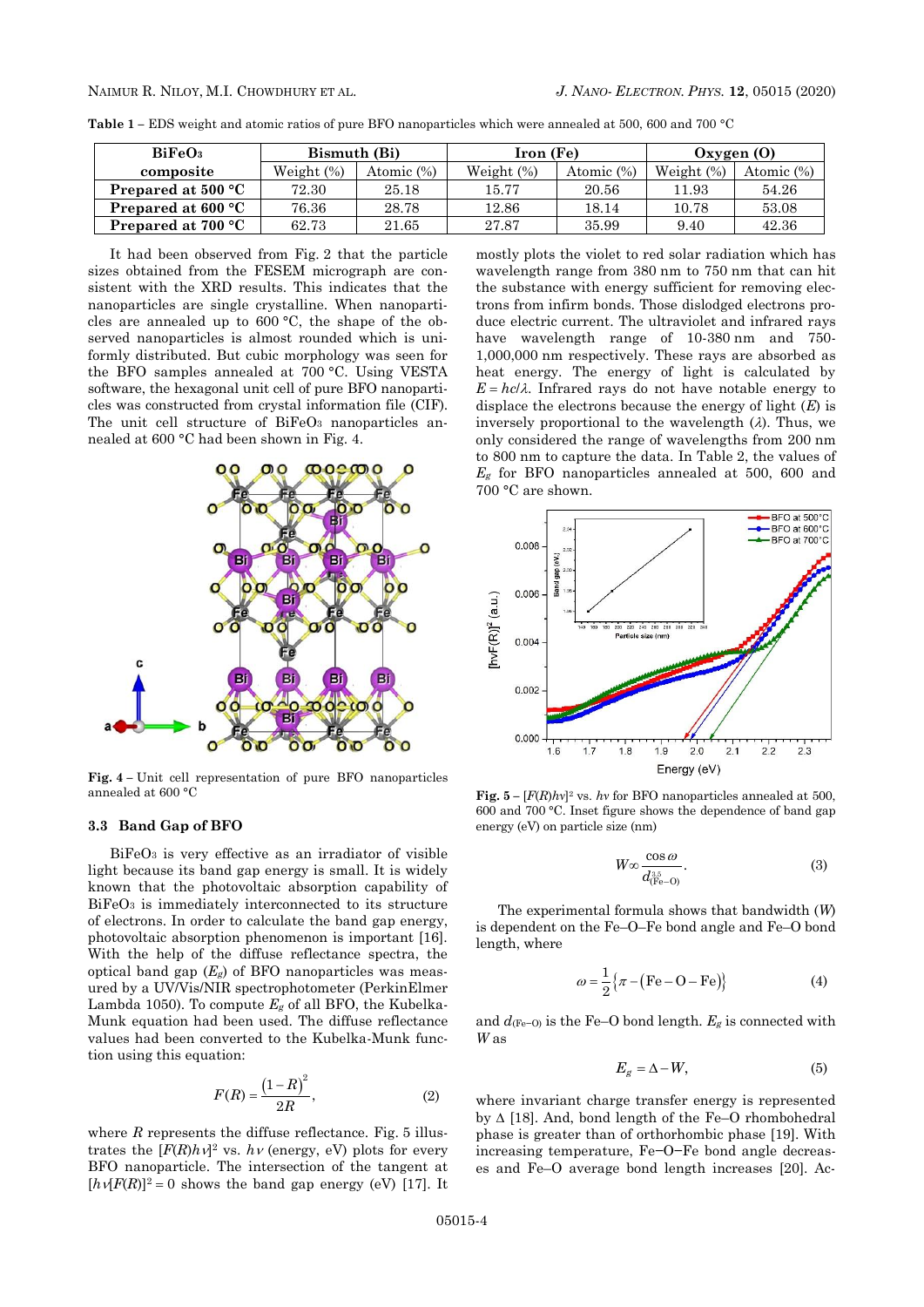STRUCTURAL AND OPTICAL CHARACTERIZATION OF … *J. NANO- ELECTRON. PHYS.* **[12](#page-0-2)**, [05015](#page-0-2) [\(2020\)](#page-0-2)

cording to equations (4) and (3), decreased bond angle increases the value of  $\omega$ . As a result, bandwidth  $(W)$ decreases. Similarly, increased average bond length also decreases the bandwidth value. From equation (5), it can be said that decreased *W* increases the value of *Eg*. So, eventually, *E<sup>g</sup>* increases with the increment of bismuth ferrite particle size. This relation between the band gap and particle size is inserted in Fig. 5 by the obtained data, a similar result was found elsewhere [5].

**Table 2** – Band gap energy, crystallite size and average particle size of BFO nanoparticles at 500, 600 and 700 °C

| <b>Samples</b>           | <b>BFO</b><br>(500 °C) | <b>BFO</b><br>(600 °C) | <b>BFO</b><br>(700 °C) |
|--------------------------|------------------------|------------------------|------------------------|
| Band gap (eV)            | 1.96                   | 1.98                   | 2.04                   |
| Crystallite<br>size (nm) | 30.6                   | 49.8                   | 54.3                   |
| Particle size<br>(nm)    | 151                    | 190                    | 318                    |

# **4. CONCLUSIONS**

BiFeO<sup>3</sup> nanoparticles were prepared using the solgel method and then annealed at 500, 600 and 700 °C separately. The structural properties have been analyzed through XRD and FESEM micrographs. Optical

#### **REFERENCES**

- 1. H. Schmid, *[Ferroelectrics](https://doi.org/10.1080/00150199408245120)* **162**, 317 (1994).
- 2. C.N.R. Rao, C.R. Serrao, *[J. Mater. Chem.](https://doi.org/10.1039/B709126E)* **17**, 4931 (2007).
- 3. M.M. Rhaman, M.A. Matin, M.N. Hossain, M.N.I. Khan, M.A. Hakim, M.F. Islam, *[J. Phys.](https://doi.org/10.1016/j.jpcs.2020.109607) Chem. Solids* 109607 (2020).
- 4. I. Sosnowska, T.P. Neumaier, E. Steichele, *[J. Phys. C: Solid](https://doi.org/10.1088/0022-3719/15/23/020)  [State Phys.](https://doi.org/10.1088/0022-3719/15/23/020)* **15**, 4835 (1982).
- 5. M.A. Matin, M.M. Rhaman, M.N. Hossain, F.A. Mozahid, M.A. Hakim, M.H. Rizvi, MF. Islam, *[Trans. Electr. Electron.](https://doi.org/10.1007/s42341-019-00140-8)  [Mater](https://doi.org/10.1007/s42341-019-00140-8)*. **20**, 485 (2019).
- 6. M.M. Rhaman, M.A. Matin, M.A. Hakim, M.F. Islam, *[Mater.](https://doi.org/10.1088/2053-1591/ab57c2)  [Res. Express.](https://doi.org/10.1088/2053-1591/ab57c2)* **6**, 125080 (2019).
- 7. M. Arora, M. Kumar, *[Mater. Lett.](https://doi.org/10.1016/j.matlet.2014.08.140)* **137**, 285 (2014).
- 8. M.M. Rhaman, M.A. Matin, M.N. Hossain, F.A. Mozahid, M.A. Hakim, M.H. Rizvi, M.F. Islam, *[J. Electron. Mater.](https://doi.org/10.1007/s11664-018-6597-7)* **47**, [6954](https://doi.org/10.1007/s11664-018-6597-7) (2018).
- 9. M.M. Rhaman, M.A. Matin, M.N. Hossain, F.A. Mozahid, M.A. Hakim, M.F. Islam, *[Bull. Mater. Sci.](https://doi.org/10.1007/s12034-019-1871-8)* **42**, 190 (2019).
- 10. P.C. Sati, M. Arora, S. Chauhan, M. Kumar, S. Chhoke[r,](https://doi.org/10.1016/j.jpcs.2013.09.003) *J. Phys. [Chem.](https://doi.org/10.1016/j.jpcs.2013.09.003) Solids* **75**, 105 (2014).

properties were studied through band gap energy. The secondary phase  $(Bi<sub>2</sub>Fe<sub>4</sub>O<sub>9</sub>)$  in bismuth ferrite was the weakest at the annealing temperature of 500 °C. BFO nanoparticles prepared at 500 °C had more iron (Fe) than nanoparticles annealed at 600 °C that indicates higher conductivity. BFO nanoparticles annealed at 500 °C had the least particle size of 151 nm. Particle size was found to be increased with the increment of annealing temperature. Increasing particle size seems to have a significant effect on the optical band gap. With the increment of particle size, band gap energy of BiFeO<sub>3</sub> also increased. For BFO nanoparticles annealed at 500 °C, we obtained the lowest band gap energy of 1.96 eV. As its band gap energy is closer to the ideal band gap for a photovoltaic cell  $($   $\sim$  1.50 eV), BFO nanoparticles annealed at 500 °C with the lowest secondary phase and band gap energy can be considered for photovoltaic applications.

#### **ACKNOWLEDGEMENTS**

The authors are thankful to the Department of Glass and Ceramic Engineering, Bangladesh University of Engineering and Technology, Dhaka, Bangladesh for experimental support.

- 11. M.A. Matin, M.M. Rhaman, M.A. Hakim, M.F. Islam, *[Bull.](https://doi.org/10.1007/s12034-020-02118-2)  [Mater. Sci.](https://doi.org/10.1007/s12034-020-02118-2)* **43**, 167 (2020).
- 12. X. Xu, T. Guoqiang, R. Huijun, X. Ao, *[Ceram. Int.](https://doi.org/10.1016/j.ceramint.2013.01.042)* **39**, 6223 (2013).
- 13. J. Liu, M. Li, L. Pei, J. Wang, B. Yu, X. Wang, X. Zhao, *[J.](https://doi.org/10.1016/j.jallcom.2009.12.152)  [Alloy Compd.](https://doi.org/10.1016/j.jallcom.2009.12.152)* **493**, 544 (2010).
- 14. M.M. Rhaman, M.A. Matin, M.A. Al Mamun, A. Hussain, M.N. Hossain, B.C. Das, M.A. Hakim, M.F. Islam, *[J. Mater.](https://doi.org/10.1007/s10854-020-03407-6)  [Sci. Mater. Electron.](https://doi.org/10.1007/s10854-020-03407-6)* **31**, 8727 (2020).
- 15. S. Gupta, M. Tomar, A.R. James, V. Gupta, *[J. Mater. Sci.](https://doi.org/10.1007/s10853-014-8243-y)* **49**, [5355](https://doi.org/10.1007/s10853-014-8243-y) (2014).
- 16. S. Irfan, Y. Shen, S. Rizwan, H.C. Wang, S.B. Khan, C.W. Na[n,](https://doi.org/10.1111/jace.14487) *[J. Am. Ceram. Soc.](https://doi.org/10.1111/jace.14487)* **100**, 31 (2017).
- 17. P.S.V. Mocherla, C. Karthik, R. Ubic, M.S.R. Rao, C. Sudakar, *[Appl. Phys. Lett.](https://doi.org/10.1063/1.4813539)* **103**, 022910 (2013).
- 18. M. Medarde, J. Mesot, P. Lacorre, S. Rosenkranz, P. Fischer, K. Gobrecht, *[Phys. Rev. B](https://doi.org/10.1103/PhysRevB.52.9248)* **52**, 9248 (1995).
- 19. H.M. Tütüncü, G.P. Srivastava, *[Phys. Rev. B](https://doi.org/10.1103/PhysRevB.78.235209)* **78**, 235209 (2008).
- 20. M. Hasan, M.F. Islam, R. Mahbub, M.S. Hossain, M.A. Haki[m,](https://doi.org/10.1016/j.materresbull.2015.09.007) *[Mater. Res. Bull.](https://doi.org/10.1016/j.materresbull.2015.09.007)* **73**, 179 (2016).

# **Структурні та оптичні характеристики мультиферроїчних наночастинок BiFeO3, синтезованих при різних температурах відпалу**

# Naimur R. Niloy, M.I. Chowdhury, S. Anowar, J. Islam, M.M. Rhaman

### *Department of Electrical and Electronic Engineering, Ahsanullah University of Science and Technology, Dhaka, Bangladesh*

Синтез мультиферроїчного BiFeO<sup>3</sup> (BFO) без будь-якої вторинної фази є великою проблемою. У роботі наночастинки BFO готували методом золь-гелю при трьох різних температурах відпалу. Для спостереження за структурою підготовлених наночастинок застосовували рентгенівську дифракцію (XRD). Яскраво-кристалічна структура наночастинок чистого BFO була підтверджена рентгенограмою. На рентгенограмі наночастинок ВFO спостерігалась вторинна фаза (Bi<sub>2</sub>Fe<sub>4</sub>O<sub>9</sub>). Зміщення ліній від фази було помічено із збільшенням температури відпалу. Для детального вивчення морфології зерна синтезованих наночастинок було проведено автоелектронну скануючу